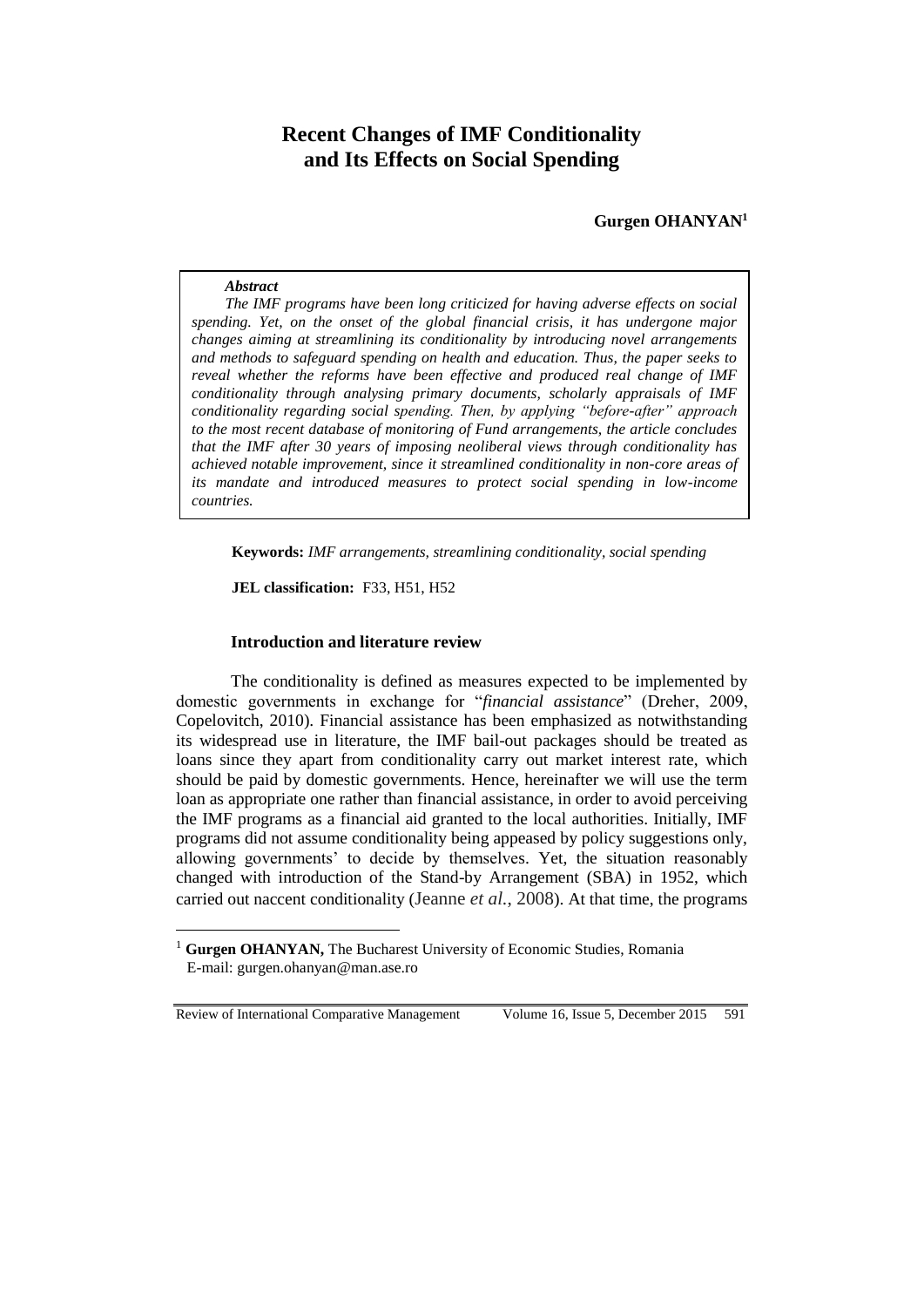carried out fewer conditions mainly linked with maintenance of fixed exchange rates and elimination of Balance of Payments (BOP) problems. Meanwhile, along with *par value<sup>1</sup>* system failure, which came to the end in 1979 with adoption of the IMF's new Interim Guidelines on conditionality, led to the enhancement of conditionality both in number and arease covered. More presicely, the IMF has lost its original role of assisting countries to preserve par value system. Therefore, then IMF managing director Michael Camdessus announced a new goal of the IMF being the attainement of sustainable growth (Morris, 1993, May 1). The mentioned declaration *de facto* provided the IMF an opportunity to impose conditionality outside of its expertise (monetary and exchange policy). Furthermore, the collapse of the socialist regime in the Central and Eastern Europe (CEE) countries and the Soviet Union urged the Fund to deal with the transition of economies, which further increased the number of conditions including structural reforms such as market liberalization and privatization measures. This has evoked wide debate on the role of conditionality. In the IMF scholarship Christiansen (2013) distinguished conditionality the four following roles attributed to the conditionality:

- 1. the way that the IMF ensures its money back;
- 2. it serves as a mechanism to reduce "*moral hazard*"<sup>2</sup> related to the IMF loans;
- 3. a tool in donors' "*hand*" to monitor whether the IMF utilizize their resoruces properly;
- 4. it reveals the IMF vision about world political order.

Yet general opinion on the role of conditionality remained negative since the ake of the Global Financial Crisis (GFC), some scholars went even further condemning the IMF for undermining sovereignty of domestic governments (Lee, 2003; Santiso, 2004). The first attempt to combat the criticism towards increased number of conditionas attached to the loans and therefore their adverse effects on country ownership (for detailed discussion See Bird, 2001; Khan & Sharma, 2003) followed after the Asian crisis, since the latter seriously weakened the credibility and legitimacy of the IMF as a global financial institution (Krugman, 2001; Stiglitz, 2004). Hence, the Executive board in September 2002 approved the initiative on streamlining the scope of conditionality aiming to reduce especiallty structural criteria, which were out of IMF expertise. But, the initiative was not considered succesfull even by the IMF official watchdog: the Independent

 $\overline{a}$ 

<sup>&</sup>lt;sup>1</sup> Par value system required domestic governments to peg their currencies with an international currency (mainly dollar) and were allowed to adjust their exchange rates by 1 percent. The collapse of the par value system in 1971 when the U.S. ended its currency convertibility to gold, which resulted to the final crash of par value in 1978 with adoption of Second Amendment to the Articles of Agreement. The latter allowed IMF member governments establish their own exchange rate regime (IMF, 2015, September 29).

<sup>&</sup>lt;sup>2</sup> Easy and cheap access to the IMF financial assistance could provoke governments to unscrupulous behavior leading to debtor's moral hazard. Hence, IMF conditionality often austere is proposed to reduce moral hazard by making IMF bail-out packages costly (Rajan & Subramanian, 2011).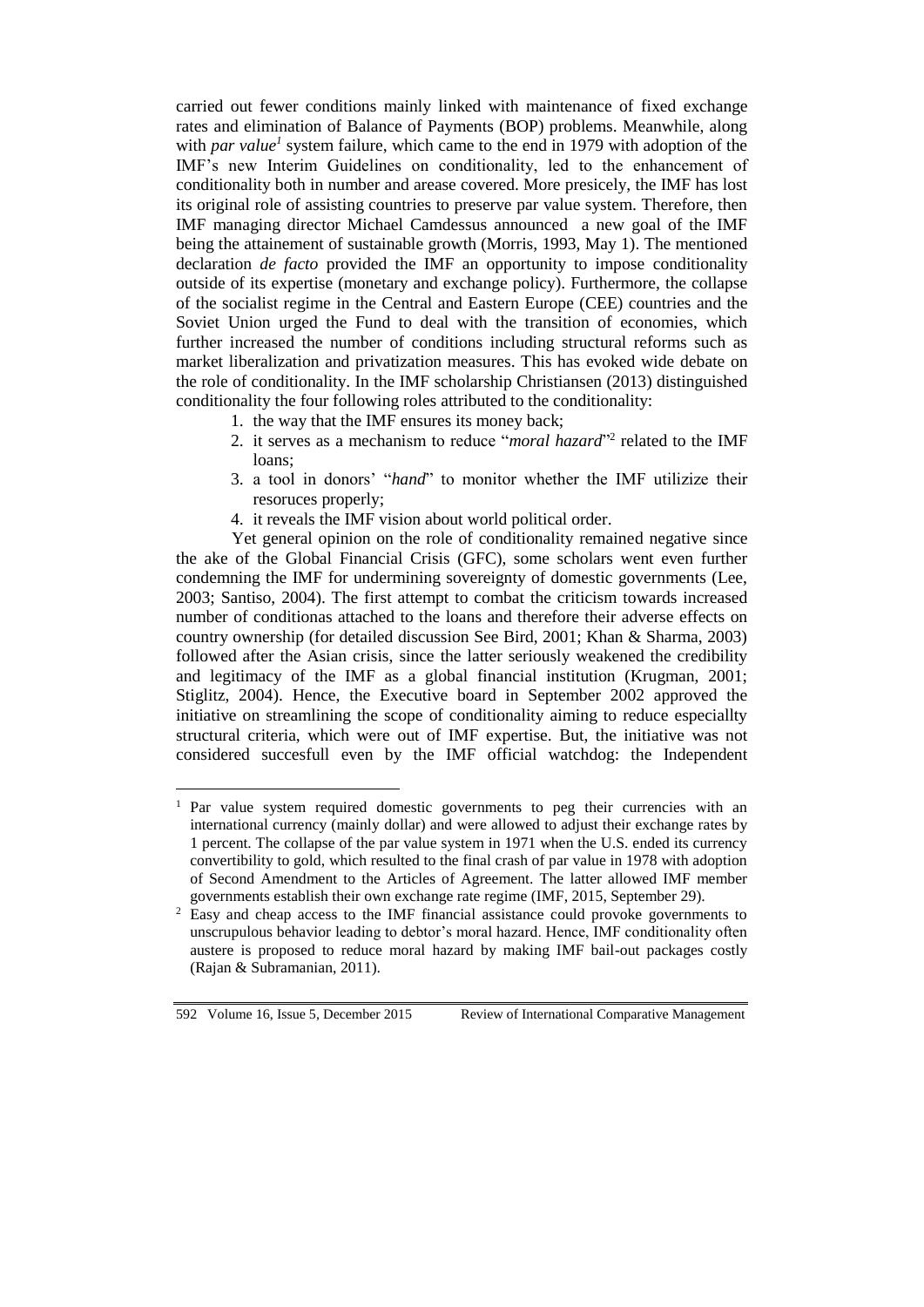Evaluation Office (IEO). Particularly, the latter in its evaluation report concluded that notwithstanding the conditionalty has become more focused it still carried too many conditions, which often were outside the goal of the IMF emerging the "*mission creep*"<sup>1</sup> (IMF, 2008, January 3). Furthermore, IMF officials found that the compliance with IMF conditionality was low comprising 60 percent, where the compliance was even less in non-core areas of IMF expertise (Lamdany, 2009).

Apart from criticism of number and scope of the conditionality there was an evidence that IMF conditionality did not achive its macroeconomic goals, i.e fostering economic growth and contributing to reduction of unemployment, curbing the inflation. More precisely, Przeworski and Vreeland (2001) claimed that the IMF participation had adverse effects on economic growth. The EU Countries participating in the IMF programs had higher unemployment than those without IMF programs (Androniceanu & Ohanyan, 2015a). Nooruddin and Vreeland (2010) revealed negative impact of IMF conditionality on wages, while Garuda (2000) concluded that IMF deteriorated income distibution of under-program countries.

These adverse effects of IMF conditionality was explained with IMF longterm practice of neglecting the vulnerable people in under-program countries. Particularly, the most popular conditions among the IMF neoliberal framework was the trade liberalization, privatization, reduction of government size in the economy, which was often carried out through requirements to cut budget deficits, eliminate State Owned Enterprises' (SOE) arrears, to curb inflation. Yet, governments in order to cut budget deficits often turned to the reduction of public spending, where the simplest and direct way was to curtail social spending on health and education, to impose wage ceilings and to eliminate public jobs (Ooms & Schrecker, 2005). Thus, the IMF conditionality was often considered by local media as austere measures affecting most vulnerable (Business24, 2013, January 16; The Guardian, 2015, June 30).

In this end, Heise and Lierse (2011) noted cuts in public spending were often carried out through reduction of social spending and elimination of public jobs. The authors brought an evidence of countries participating in an IMF program such as Romania, Hungary, Latvia, Greece and Portugal. In particular, Greece and Romania reduced social benefits 22 and 15 percents respectively. Romanian government had been preserving strong control over public jobs with a one-for-one system, even after removing of one-for-seven replacement rule (Androniceanu & Ohanyan, 2015a). Hence, that policy urged cutting 6,500 public jobs in the mid 2013 (IMF, 2014).

The assumption that the governments were more likely to cut social spending under IMF programs grounded the findings of Kentikelenis *et al.* (2015a), who noted that wage caps and public job elimination in Guinea, Liberia and Sierra Leone contributed to the emigration of health staff, further fostering the Ebola

Review of International Comparative Management Volume 16, Issue 5, December 2015 593

 $\overline{a}$ 

<sup>&</sup>lt;sup>1</sup> Mission creep is the extension of a program or mission beyond its original objectives, often after initial successes.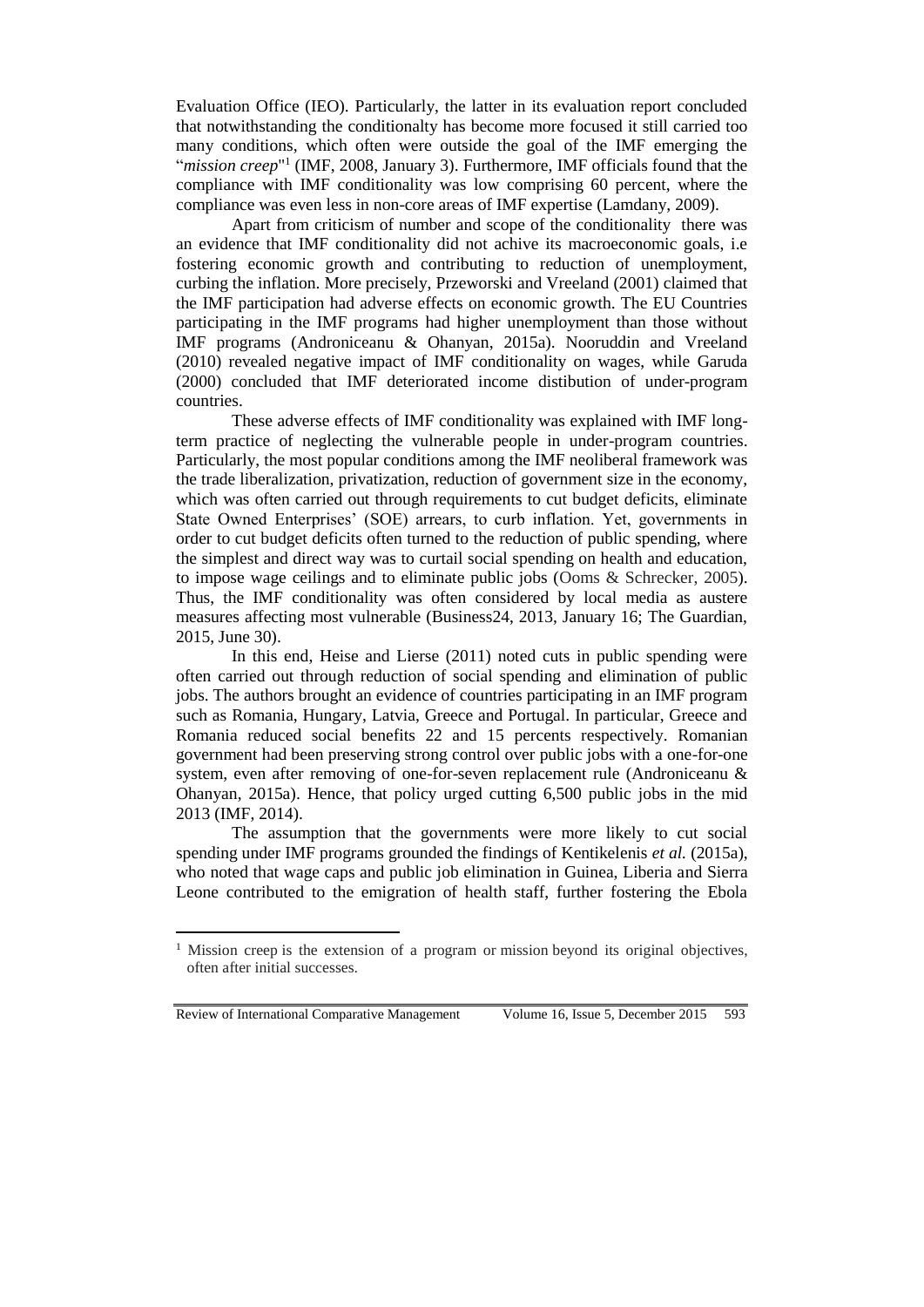outbreak in mentioned countries. As well, the adverse effects on health care was found in the early studies such as conducted by Stuckler *et al.* (2008), where the the paper conncluded that IMF program participation notably increased likelihood of tuberculosis, prevalence and mortality rates in post-socialist CEE and former Soviet countries. The IMF conditionality affected education spending, as well. Particularly, Rowden (2011) capturing evidence from Latvia, Jamaica and Uganda argued that the IMF policies cut national education budgets, therefore reducing teacers' remuneration and employment. Androniceanu and Ohanyan (2015b) claimed that IMF conditionality reasonably decreased public spending on education futher deteriorating the educational indicators across Romania. Thus, the IMF officials aiming to tackle the criticism conducted a study with comprehensive dataset consisting of 140 countries in there period 1985-2009 and claimed that health and education spending GDP ratio was increased in low income countries (LIC) respectively by 1 and 0.75 percent over 5 year participation in the IMF programs (Clements *et al.,* 2013). Another study came to reject Celements' et al. (2013) findings using the same dataset Kentikelenis *et al.* (2015b) argued that higher public expenditures was found in Sub-Saharan Africa LICs, while remained lower in LICs from other regions.

Thus, the credibility of the IMF prior the GFC was significantly reduced, which affected the demand of its loans further reducing the IMF portfolio, while the GFC has ensured its revitalization by strengthening the need of global financial architect dealing with the crisis resolution and prevention. The IMF to meet the increasing demand doubles its financial resources and launched quota and governance reforms. The Fund created new arrangements with ex-ante conditionality for countries with strong fundamentals and sound policies, which had hampered the governments to resort to the IMF for its unpopular measures. Moreover. the IMF pilotted social protection mechanisms for most vulnerables, such as "Social protection floor initiative" in Mozambique, Bangladesh, delivering one-off social dividents to most affected citizens of Greece being financed from cuts of highest and suplpementary pension receivers (IMF, 2015, September 17).

Hence, the paper by analysing the primary documents and the data on conditionalty seeks to reveal whether the IMF announcements of social protection carries rhetoric nature or it is the reality. Therefore the article is structured as follows: Section 2 presents the methodology employed for analysis and the description of our data. Section 3 discusses recent changes in IMF conditionality regarding the social protection and presents our findings, while the final section draw some conclusions and suggest some implications for further research.

# **1. Methodology and data**

The paper is based on an exploratory research to identify whether the recent changes in IMF conditionality evoked significant improvement in protecting social spending of under-program countries. First, an analysis of primary documents of the IMF on recent changes of conditionality has been provided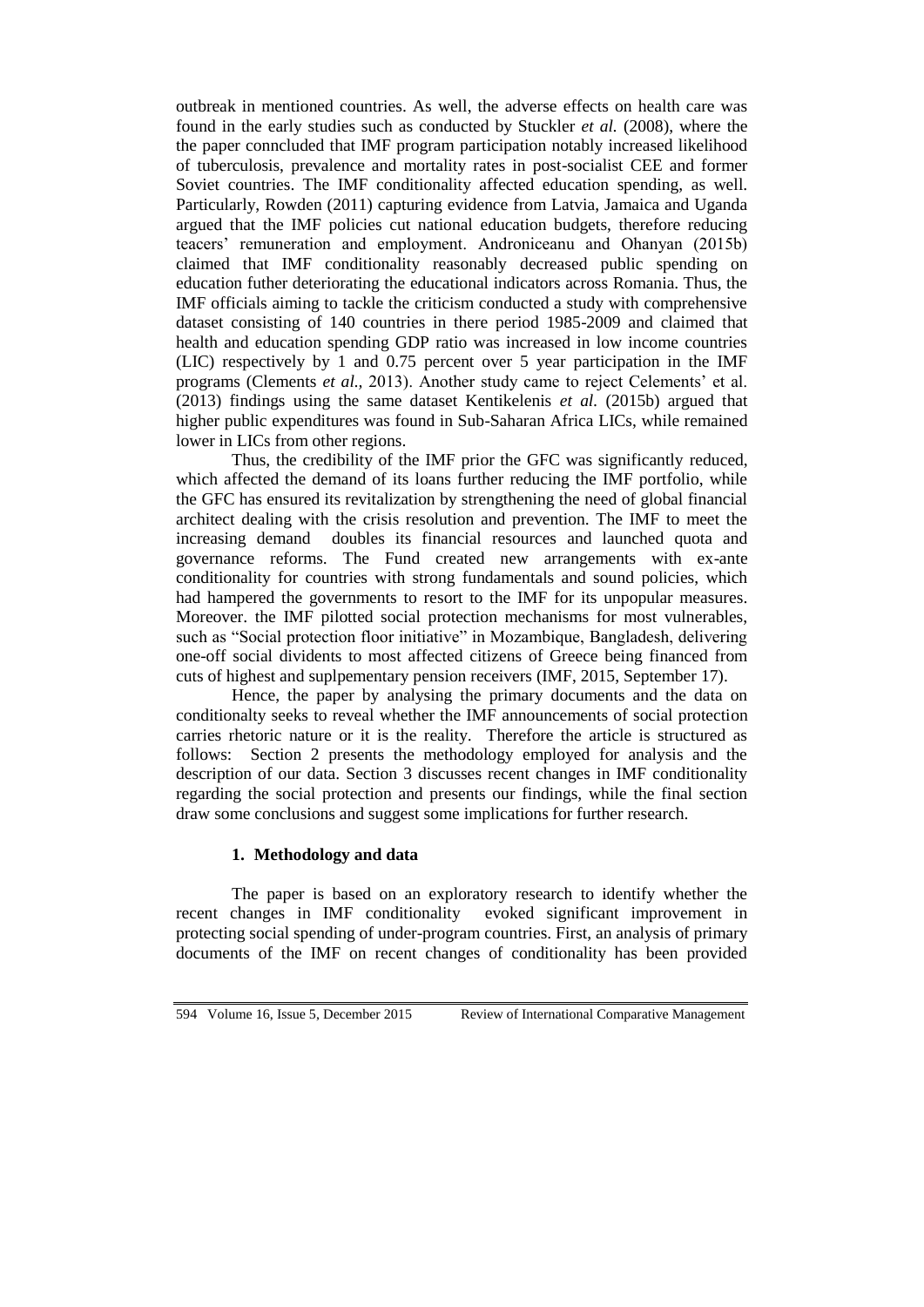detailing the affirmations and positions of IMF high officials. This includes an analysis of IMF Factsheets, IEO evalaution reports, Letters of Intent (LOI) delivered by countries resorting to the IMF and Reviews under IMF-supported programs. Documents have been chosen based on their relevance to conditionality coping with social spending. For instance, documents regarding Romania, Tajikistan have been chosen for applying *before-after* approach in revealing the IMF conditionality modification's impact on social spending. Moreover, the LOIs serve as an outstanding source for corss-country comparison over time since they include measures that will unlock the IMF disbursements.

Second, current database of Monitoring of Fund Arrangements (MONA), which captures all IMF arrangements since 2002 up to date, has been analyzed splitting it in two periods respectively before and after the GFC1. The database includes 219 arrangements from 103 countries over 15 year period.

This article starts by introducing the IMF's conditionality and the criticism towards the implementation, number, scope and side effects of it, further concentrating on trends and modifications of IMF lending policy, and terminates with a discussion of recent changes concerning inclusion of social protection mechanisms, which retains valuable suggestions for the IMF's inurement of social protective conditionality.

## **2. Analyses and research findings**

In an attempt to analyze current state of Fund's conditionality and reveal the impact of conditionality changes on social before and after the crisis, the four types of IMF conditions have been separated: Prior Actions (PA), Performance Criteria (PC), which was divided into Quantitative and Structural PCs (QPC and SPC) and Structural Benchmark (See IMF MONA, 2016). The PA is a set of conditions that an applicant country is required to fulfill for unlocking first disbursement within the IMF program. Hence, PAs are the most rigorous in terms of non-compliance among the types of conditionality and the implementation is a must. Clark and Polak (2004) underlined the importance of the PA since they reveal governments' commitment to the IMF programs. The IMF has replaced the SPC by monitoring of fulfillment of structural reforms based on reviews in all IMF facilities both on concessional and non-concessional basis (Reichmann & de Resende, 2014). Thus, the non-compliance of structural conditions when the country in general is considered in a good track will not be published and the disbursement will not be dependent on mandatory implementation. Therefore, the PC has become clearly determined and easily assessable by employing set of economic variables, which would ease the IMF task in monitoring the compliance of the domestic authorities with the QPC. The third type of conditions that the IMF imposes are called SBs and by their nature are softer since non-compliance with one or more SBs not necessarily cause interruption of IMF tranches. These conditions may concern to all area of economies such as transparency, monetary

Review of International Comparative Management Volume 16, Issue 5, December 2015 595

 $\overline{a}$ 

<sup>&</sup>lt;sup>1</sup> Based on consultations of appropriate literature the crisis year was considered 2008, thus the database was split as follows: before crisis 2002-2007 and after crisis 2008-2015.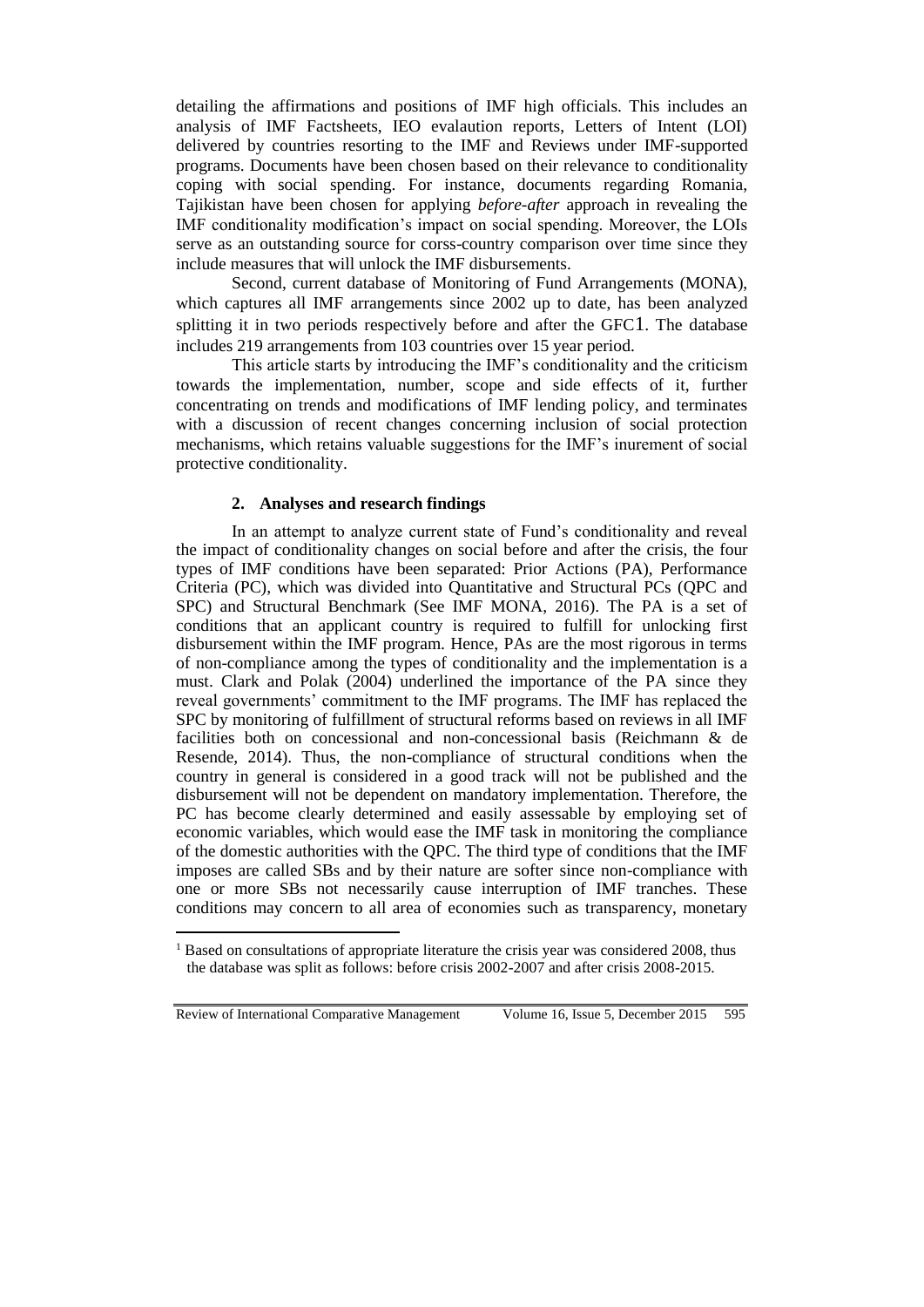statistics or establishment of a certified monthly payroll system and etc., ergo being difficult to monitor. In the aftermath of adopted changes, the IMF claimed that the SBs became more flexible (IMF, 2016, March 22).

There is another type of conditionality, which, howbeit, is utilized rarely and is aimed to strengthen domestic financial and economic institutions. The Standard & Codes (SAC) is a benchmark of good practice adopted jointly by the IMF and the WB and carries internationally recognized standards in 12 policy areas, such as data dissemination, fiscal policy transparency, corporate governance and etc. (IMF, 2015, September 16). Particularly, since 2002 up to date SAC has been applied to 6 states within the PSI non-financial instrument. From above discussion, could be drawn that despite the types of conditionality have faced minor changes, they have become more flexible in terms of compliance and allow room for negotiation. In addition, Reichmann and de Resende (2014) noted that conditionality was moderated especially in non-core areas of IMF expertise such as fiscal area, which aimed to mitigate the adverse effects of the GFC through countercyclical incentives.

After long lasting criticism of the IMF for neglecting the social consequences of such conditions as cutting budget expenditures or elimination of SOE arrears, the IMF has undertaken some measures in protection of social spending aimed at safeguarding most vulnerable. Those measures are presented below:

1. *Floor targets for social spending* is a policy that establishes minimum levels of social spending. This is aimed to impede domestic authorities through cutting social financing meet the target of budget expenditures reduction. An anecdotal case occurred with Tajikistan, who was the first country to whom was applied social spending protection requirement. Particularly, Tajik governments failed to meet pre-set increase in social spending up to 10 percent of GDP by 2012 and the IMF officials in their review underlined that the government failed to achieve the proposed increase and it was feasible by other means (IMF, 2015, September 17). Yet, analysis of Romanian three SBAs signed after the crisis showed that the IMF required cuts in budget deficits without social protective measures, which entailed reduction of employment in education and health care sectors (IMF, 2011, September 14). Yet, EU member countries should be considered as an exceptional case, since in negotiations the European Central Bank (ECB) reserved a seat next to the IMF in imposing conditionality, thus almost all EU states carried out cuts in budget deficit. It should be noted, that 18 from 19 programs initiated in between 2008 and 2009 entailed raise in social spending, which evidenced that the IMF may have become more flexible by considering certain situation and suggesting countercyclical measures during the crisis (IMF, 2009, September 10).

2. *Social safety nets* and *cash transfers* are provisions of unemployment benefits, homeless shelters, and money by governments which aimed at safeguarding individuals from entering into poverty. The IMF programs in its poorest members such as Burundi and Burkina Faso financed such provisions through conditionality in order to avoid cutting social spending which could affect those individuals (Ibid). Meantime, it aimed to mitigate the burden of governments employed floor targets by preserving the support.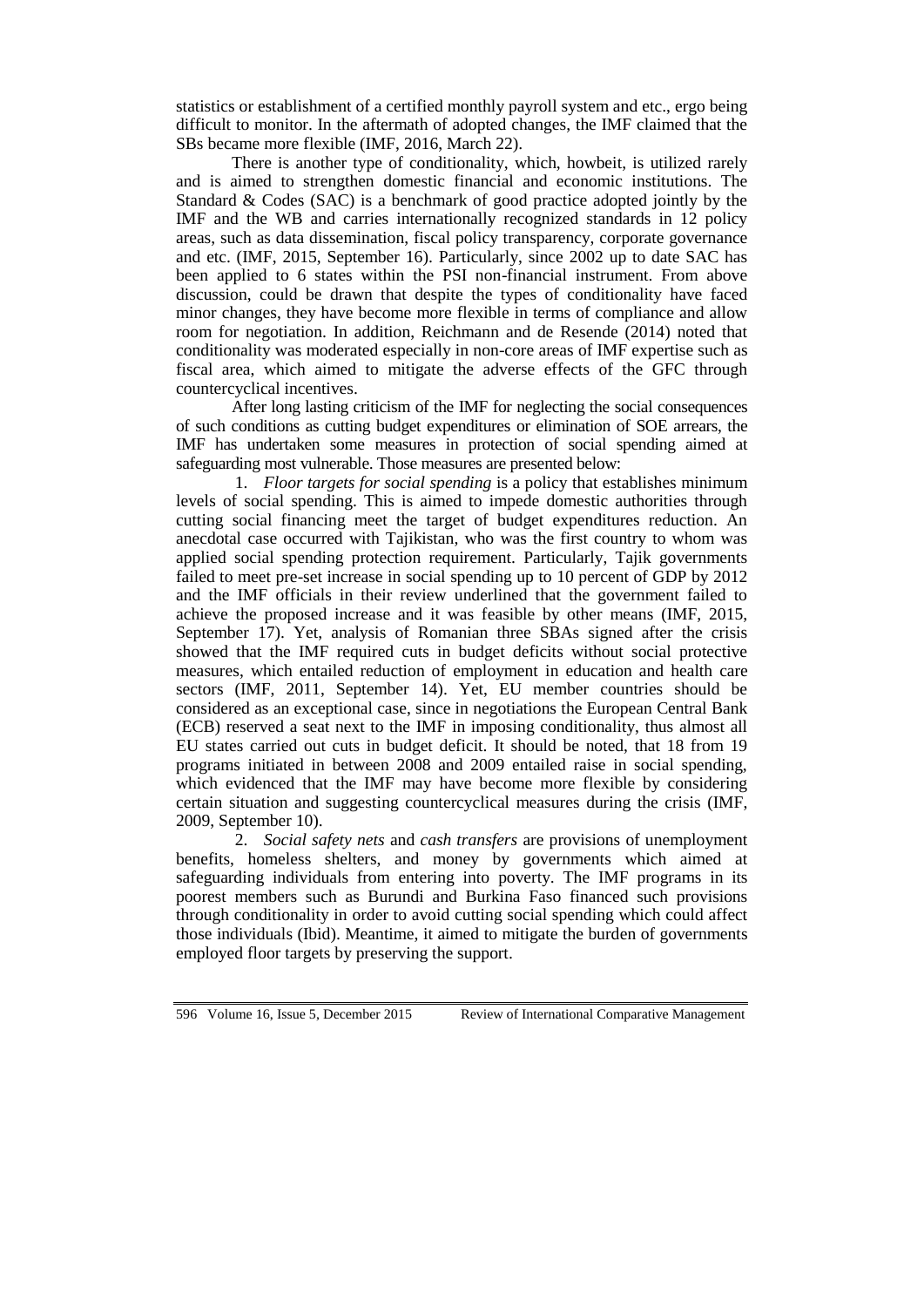3. The IMF through PC conditionality attempts to preserve the minimum level of *public investments in infrastructure* and through SB encourage increase of investments in infrastructure, which is considered as main pillars of fostering economic growth in LICs (IMF, 2015, June 11). Here, as well, Tajikistan can stand as an early evidence of the IMF fostering investments in construction of hydroelectric dams. As another example most recent example of the IMF assisting Uganda's government in initiating an ambitious multibillion-dollar investments in transport network in 2015, where the IMF officials during Article IV consultations concluded that there was enough space to scale up investments in this field (IMF, 2015, July 7).

The review of primary sources has revealed that the IMF has improved significantly regarding the protection of most vulnerable by introducing social protection mechanisms. Yet, these cases have been selective and could cause some bias in assessing the overall impact of IMF conditionality modifications on social spending. Therefore, we further analyze the MONA current database by employing before-after approach to identify whether those changes were casual.

|                            | Novel Facilities          |                |        |                         | PRGF, PRGF-EFF |                     | SB <sub>A</sub> |                       | EFF            |                      | PST.           |                           |                     |                                                |  |
|----------------------------|---------------------------|----------------|--------|-------------------------|----------------|---------------------|-----------------|-----------------------|----------------|----------------------|----------------|---------------------------|---------------------|------------------------------------------------|--|
|                            | <b>ESF SCF</b>            |                | FCL    | PCL-<br>PLI.            | ECF            | Before 2008 2008-09 |                 | <b>Before</b><br>2008 | After<br>2008  | Before After<br>2008 | 2008           | Before After<br>2008 2008 |                     | Total                                          |  |
| Countries                  | 3                         | $\overline{3}$ | 3      | 2                       | 26             | 35                  | 14              | 10                    | 31             | $\mathbb{I}$         | 10             | 6                         | 6                   | 103                                            |  |
| Number of<br>programs      | $\overline{\mathfrak{m}}$ | 4              | 13     | $\overline{3}$          | 34             | 46                  | 14              | -27                   | 43             | I                    | 11             | T.                        | 13                  | 219                                            |  |
| Avg. number<br>of quarters | $\delta$                  | $\leq$         | $\tau$ | 8                       | 12             | 12                  | 12              | s.                    | 9              | 12                   | 13             | 11                        | 12                  | 10                                             |  |
| Total                      |                           |                |        |                         |                |                     |                 |                       |                |                      |                |                           |                     |                                                |  |
| Number of<br>conditions    | 287                       | 882            |        | 78<br>Ü.                | 18,711         | 39.544              | 10,928          |                       |                |                      |                |                           |                     | 23,526 18,956 2,029 11,546 5,858 7,436 139,781 |  |
| PC                         | 247                       | 722            | ū      | 77                      | 14,434         | 30,289              | 8.585           |                       | 19.528 14.528  |                      |                | 1,619 8,398 4,668         |                     | 5.674 108.769                                  |  |
| SB <sub>1</sub>            | 40                        | 145            | 吾      | з                       | 3.864          | 5363                | 1.735           | 2.179                 | 3 497          | 302                  | 2.579          | 816                       |                     | 1,729 22.250                                   |  |
| PA                         | ø                         | 15             | ū      | $\ddot{\phantom{0}}$    | 413            | 1,598               | 311             | 834                   | 813            | 53                   | 569            | 54                        | 33                  | 4,693                                          |  |
| <b>SPC</b>                 | $\ddot{0}$                | $\Box$         |        | $\overline{0}$<br>a.    | Ð              | 2.294               | 297             | 985                   | 118            | 55                   | $\overline{0}$ | $\ddot{0}$                | $\partial$          | 3,749                                          |  |
| <b>SAC</b>                 | na                        | na             | 盤      | 132                     | $12$           | m                   | 32              | B2                    | ma             | na.                  | nal            | 320                       | $\theta$            | 320                                            |  |
| Average                    |                           |                |        |                         |                |                     |                 |                       |                |                      |                |                           |                     |                                                |  |
| Number of<br>conditions    | 17                        | 45             |        | Ð.<br>3                 | 46             | 72                  | 65              | 110                   | 47             | 169                  | 81             | 73                        | 48                  | 64                                             |  |
| PC                         | 15                        | 37             | a      | $\overline{\mathbf{3}}$ | 35             | 55                  | 51              | 92                    | 36             | 135                  | 50             | 58                        | 37                  | 49                                             |  |
| SB <sub>1</sub>            | 2                         | -7             | 8      | $\mathbf{0}$            | 9              | $10^{-1}$           | 10              | 10                    | 9              | 25                   | 18             | 10                        | 11                  | 10                                             |  |
| PA                         | Đ.                        |                | a<br>1 | $\ddot{\text{o}}$       | 1              | $\overline{3}$      | $\overline{2}$  | 4                     | $\overline{2}$ | $\ddot{=}$           | 4              | 1                         | $\ddot{\mathbf{a}}$ | $\mathfrak{Z}$                                 |  |
| SPC.                       | Đ.                        | 0              | 自      | $\theta$                | ø              | 4                   | 2               | 5                     | $\theta$       | 5                    | $\Theta$       | Ð                         | $\Theta$            | 2                                              |  |
| SAC                        | na.                       | fia            | B2     | 52                      | $12$           | aa                  | fi2             | 52                    | tal            | 当定                   | 122            | $\ddot{\div}$             | $\theta$            | 0.2                                            |  |

**Table 1 Descriptive statistics of IMF conditionality (2002-2015)**

*Note:* Average section shows number of conditions per quarter. Average amount is rounded with increase.

Conditions include those of cancelled facilities, as well *Source:* Author's calculations, IMF MONA database

Review of International Comparative Management Volume 16, Issue 5, December 2015 597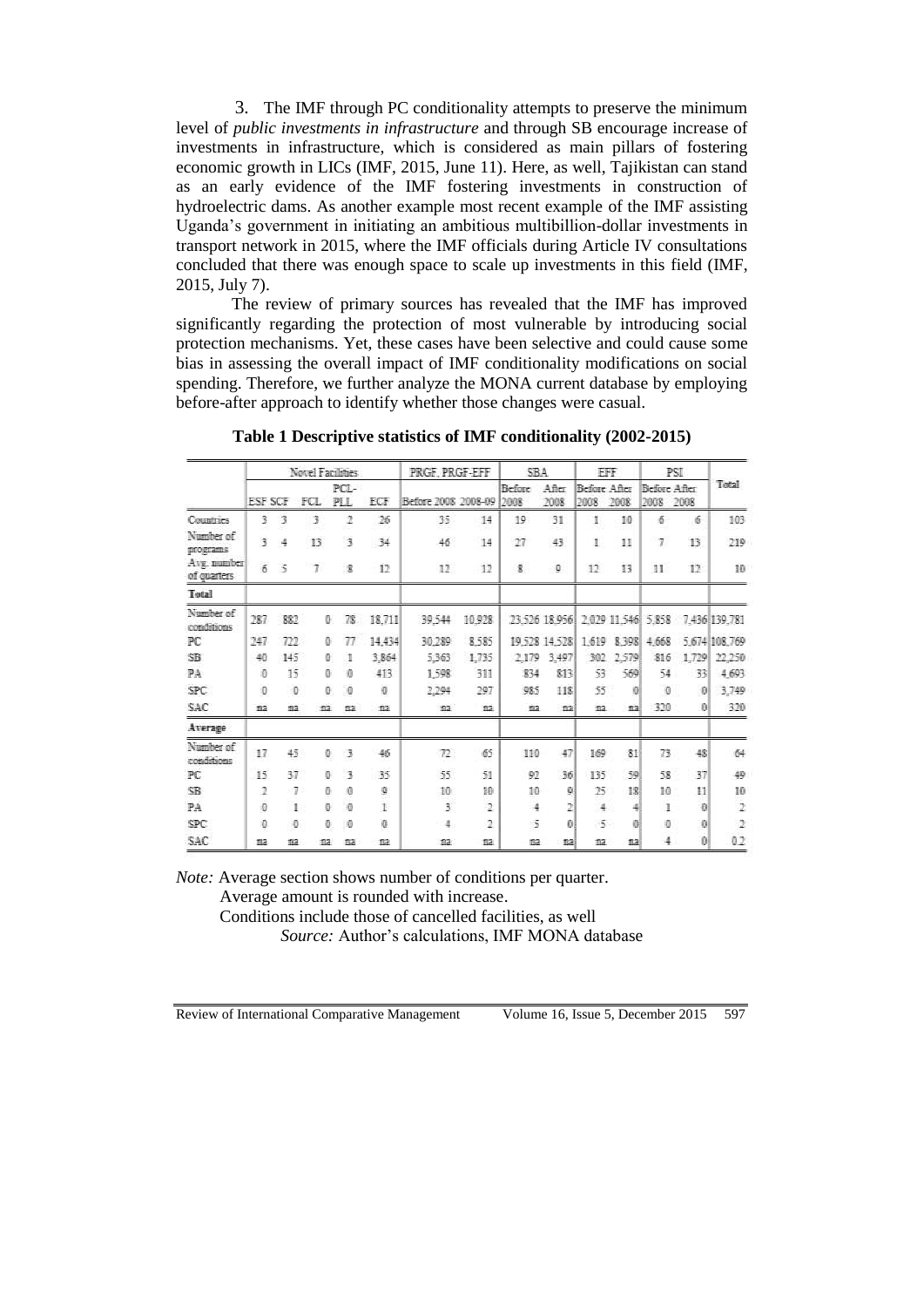Thus, Table 1 indicates total and average number of conditions attached to each type of arrangement. Particularly, between the period of 2002 and 2015 there were 103 countries participating in IMF programs with 219 arrangements approved. In order, to check above discussed assumptions, whether the IMF conditionality have been streamlined the table separates the facilities before and after 2008. The choice between years of 2008 and 2009 have stood on 2008, as first changes of IMF facilities were observed on that year, despite the major reforms began in 2009. Indeed, the IMF portfolio was reduced, as before 2008 it was comprised of 81 countries, whereas in comparatively similar period after 2008 already 138 programs were approved. Nevertheless, the main reason of such an increase of demand of IMF financial assistance was conditions by the adverse effects of the GFC, it could be noticed that notable changes have been observed. Five newly emerged facilities together amounted 26 percent of total arrangements approved, yet more than half of those facilities were ECFs, which are considered the successor of PRGF.

A relatively new facility (established in 2005) PSI, which carries nofinancial assistance, became more demanded after 2008, nevertheless the number of countries were similar with that before 2008, it almost doubled amount of approved programs at the same period. Another change regarding the PSI was that the SAC condition, which was utilized before 2008 four times per quarter, has no more employed. Before 2008, the PRGF was the most popular among the facilities comprising 57 percent of total number of programs. This stood as an evidence, that before the crisis, the IMF credibility was under concern, since the main clients of the Fund were poor countries, which did not possess any other alternative, but not to resort to the IMF. Yet, after 2008 situation has significantly improved by almost doubling the number of approved SBAs, which became the most demanded since the wake of the GFC.

Average number of conditions unveil that the facility, which entails the largest number of conditions, remains the EFF, which, notwithstanding decreased average conditionality per quarter twice from 169 to 81, remains the frontrunner in imposing conditionality. All facilities streamlined conditionality, but the biggest decrease was achieved by the SBA, which from average 110 conditions per quarter reduced to 47. Significant decrease of conditionality per quarter was noted in PRGF during 2008-2009 (from 72 to 65 conditions). Furthermore, PRGF was replaced by the ECF, which carried even less conditionality in observed period (46 conditions). Among the types of conditions, the frontrunner was PC with notable difference from the following SB. It could be observed that the SPC, indeed, as was mentioned above by the IMF officials, was eliminated. Yet, PA, being the most rigid type of conditionality upon which the approval is dependent, in our opinion, could be enhanced to be sure that countries desire to participate in the IMF programs.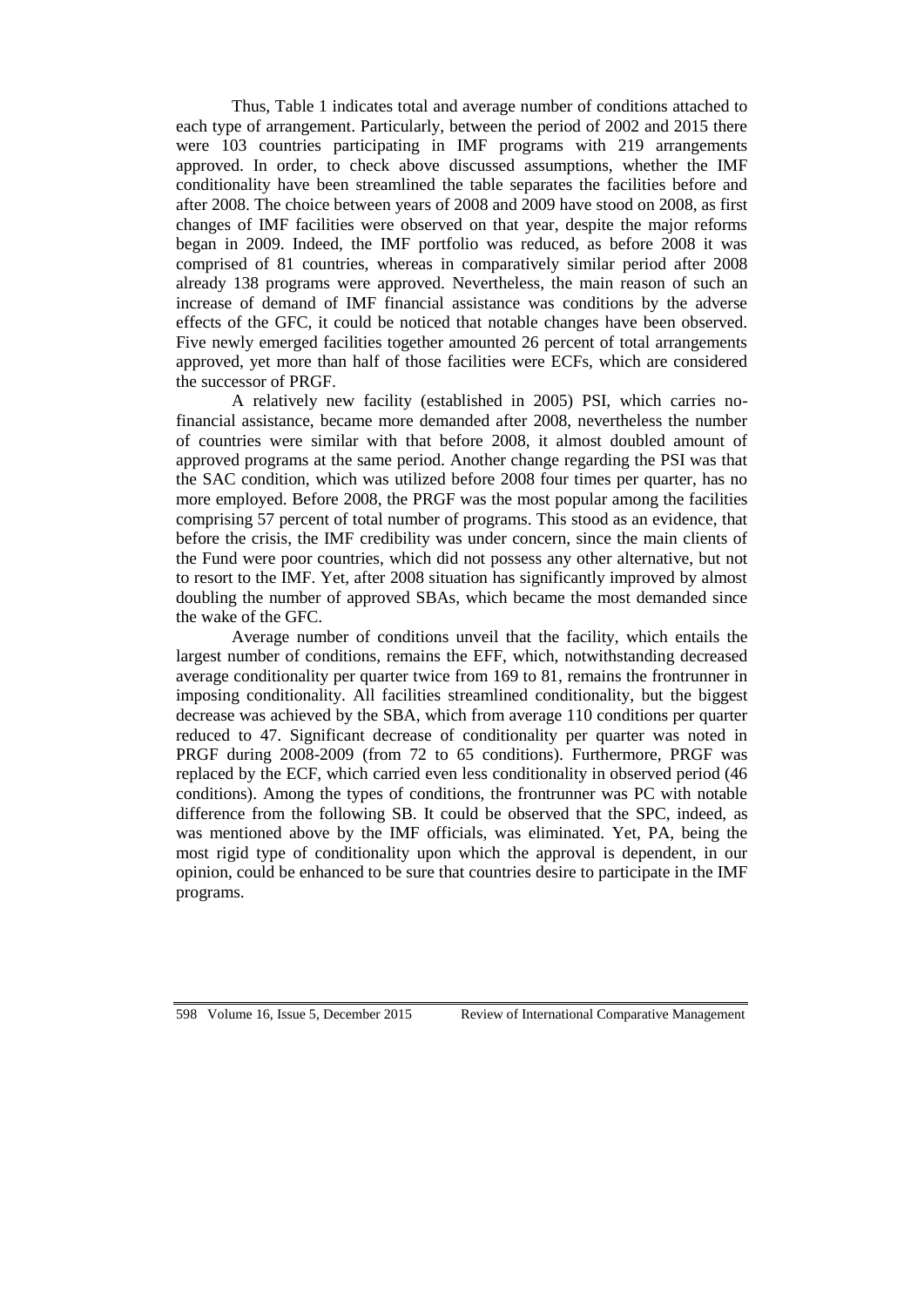|                                | Fiscal deficit |           |                |           |  |  |
|--------------------------------|----------------|-----------|----------------|-----------|--|--|
|                                | Ceiling        |           | Floor          |           |  |  |
|                                | 2002-2007      | 2008-2015 | 2002-2007      | 2008-2015 |  |  |
| Country                        | 15             | 35        | $\mathfrak{D}$ | 26        |  |  |
| Arrangements                   | 17             | 47        | $\overline{2}$ | 35        |  |  |
| Conditions                     | 374            | 1,108     | 16             | 868       |  |  |
| Average conditions per quarter | 1.9            | 2.2       | 0.7            | 2.3       |  |  |
| Average duration               | 11.4           | 10.6      | 12             | 10.7      |  |  |

**Table 2 Conditions on fiscal deficit**

*Source:* Author's calculations, IMF MONA database

Table 2 illustrates ceiling and floor requirements of fiscal deficit since 2002. It could be drawn that the ceiling measures have not changed significantly in average comprising two per arrangement. At the same time comparison of floor, requirements before year 2008 and after revealed that floor measures have become popular after crisis aiming to preserve minimal amount of government expenditures in order not to hurt most vulnerable. Particularly, in average from 0.7 conditions per quarter prior crisis it increased to 2.3 after crisis. Average duration of an arrangement decreased after crisis comprising 10.7 months.

## **Conclusions**

The IMF since the wake of the GFC has launched major reforms to meet increased demand of its members and to adapt the changing world economic order. Above all, it realized the significance of safeguarding of most vulnerable in underprogram countries, who were often affected by the IMF neoliberal and pro-cyclical policies requiring elimination of domestic and external arrears, cuts in budget deficits. Those measures were paralleled with government decisions to cut social spending, as it was the shortest to meet IMF targets and to unlock the disbursements. Thus, the IMF has introduced four novel ways to protect expenditures on education and health care: floor targets for social spending, social safety nets, cash transfers, investments in infrastructure. In addition, the IMF has reduced the conditionality in non-core areas of its expertise by further eliminating SPC. Particularly, the most popular arrangement SBA with its notorious fame of carrying most conditionality after crisis decreased the number of conditions by 58 percent. Measures requiring floors on public spending increased since the wake of the crisis by three times, where each arrangement in average already includes 2.3 floor requirements. Nevertheless, the early assessment of IMF conditionality effects on health by Ruckert and Labonté (2012) argued that the conditionality still had negative impact, our analysis showed that at least by policy advice the IMF has been improved notably becoming more flexible and attempting to safeguard social spending. Yet, further empirical research is required to assess whether IMF program participation has influenced social spending in under-program countries and to what extent.

Review of International Comparative Management Volume 16, Issue 5, December 2015 599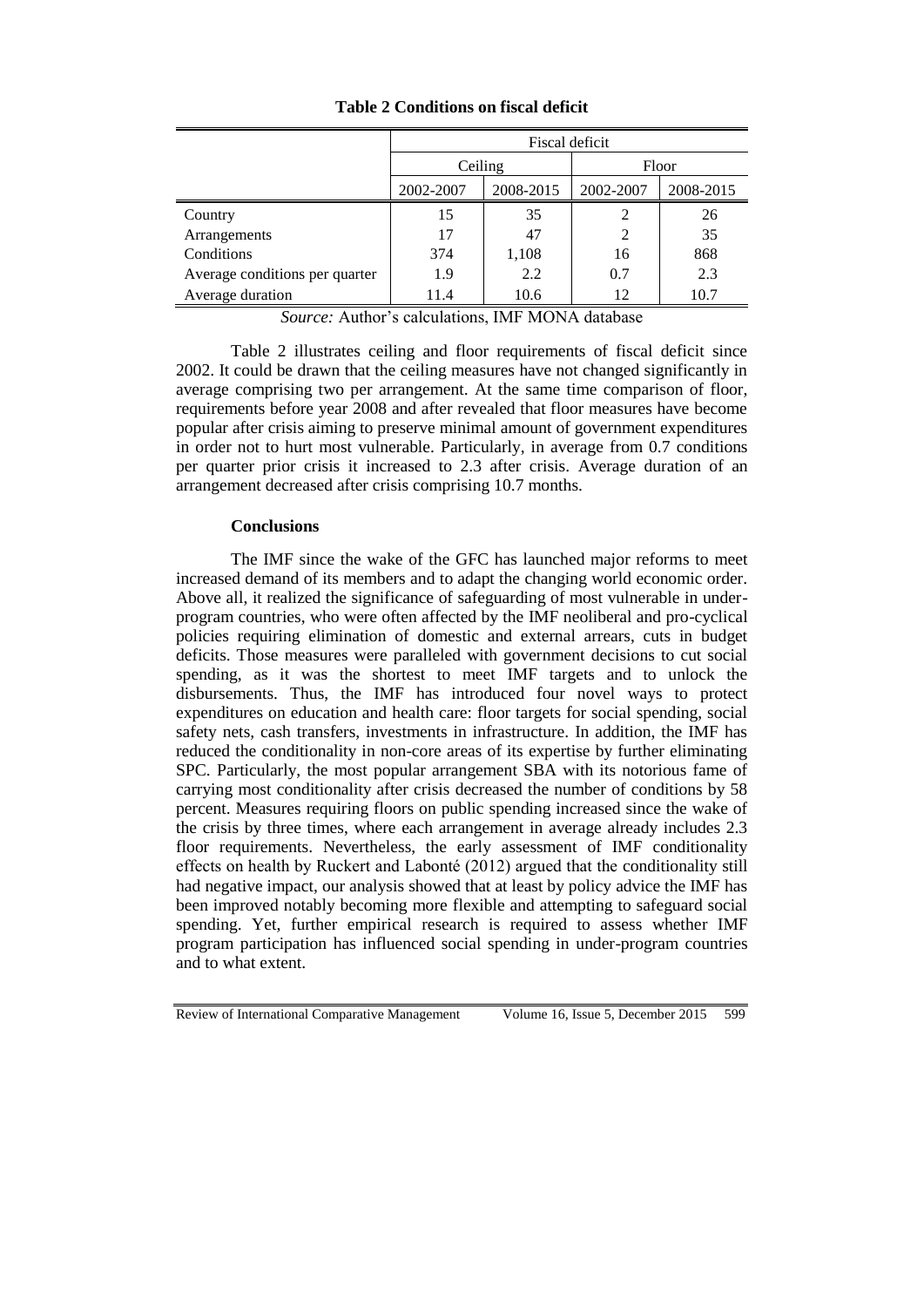## **References**

- 1. Androniceanu, A., & Ohanyan, G. (2015a). "Cooperation between European Governments and the IMF: Conditionality Impact on Employment within the EU". *Revista de Management Comparat International*, *16*(3), 324-334.
- 2. Androniceanu, A., & Ohanyan, G. (2015b). IMF policies and their effects on education in Romania. In *the 11th Administration and Public Management International Conference "Strategic Management for Local Communities*".
- 3. Bird, G. (2001). IMF programs: Is there a conditionality lifer curve? *World Economics*, 2(2), 29-49.
- 4. Business24 (2013, January 16). FMI: Austeritatea a fost aplicata gresit in Romania. Retrieved from [http://www.business24.ro/articole/fmi+](http://www.business24.ro/articole/fmi+masuri+austeritate+romania) [masuri+austeritate+romania](http://www.business24.ro/articole/fmi+masuri+austeritate+romania)
- 5. Christiansen, W. T. (2013). *Challenging neoliberal conditionality: Tracing IMF lending policies from 2007-2012*. (Doctoral dissertation, Virginia Polytechnic Institute and State University).
- 6. Clark, P. B., & Polak, J. J. (2004). "International Liquidity and the Role of the SDR in the International Monetary System". *IMF Staff Papers*, 49-71.
- 7. Clements, B., Gupta, S., Nozaki, M. (2013). "What happens to social spending in IMF-supported programs?" *Applied Economics, 45(28),* 4022-4033.
- 8. Copelovitch, M. S. (2010). "Master or servant? Common agency and the political economy of IMF lending". *International Studies Quarterly*, 54(1), 49-77.
- 9. Dreher, A. (2009). "IMF conditionality: theory and evidence". *Public Choice*, 141(1-2), 233-267.
- 10. Heise, A., Lierse A. (2014). *Budget consolidation and the European social model. The effects of European austerity programs on social security system*. Retrieved from<http://library.fes.de/pdf-files/id/ipa/07891.pdf>
- 11. International Monetary Fund. (2015, September 29). Gold in the IMF. *Factsheet*. Retrieved from<https://www.imf.org/external/np/exr/facts/gold.htm>
- 12. IMF. (2015, September 17). Protecting the Most Vulnerable under IMFsupported Programs. *Factsheet*. Retrieved from [https://www.imf.org/external/](https://www.imf.org/external/np/exr/facts/protect.htm) [np/exr/facts/protect.htm](https://www.imf.org/external/np/exr/facts/protect.htm)
- 13. IMF. (2015, September 16). Standards and Codes: The Role of the IMF. *Factsheet*. Retrieved from<http://www.imf.org/external/np/exr/facts/sc.htm>
- 14. IMF. (2015, July 7). Uganda's Ambitious Infrastructure Plan Set to Boost Economy. *IMF Survey Magazine*. Retrieved from [http://www.imf.org/](http://www.imf.org/external/pubs/ft/survey/so/2015/car063015a.htm) [external/pubs/ft/survey/so/2015/car063015a.htm](http://www.imf.org/external/pubs/ft/survey/so/2015/car063015a.htm)
- 15. IMF. (2015, June 11). Making public investment more efficient. *Staff Report*. Retrieved from<http://www.imf.org/external/np/pp/eng/2015/061115.pdf>
- 16. IMF, (2014). IMF and Europe. *Factsheet.* Retrieved from http://www.imf.org /external/np/exr/facts/pdf/europe.pdf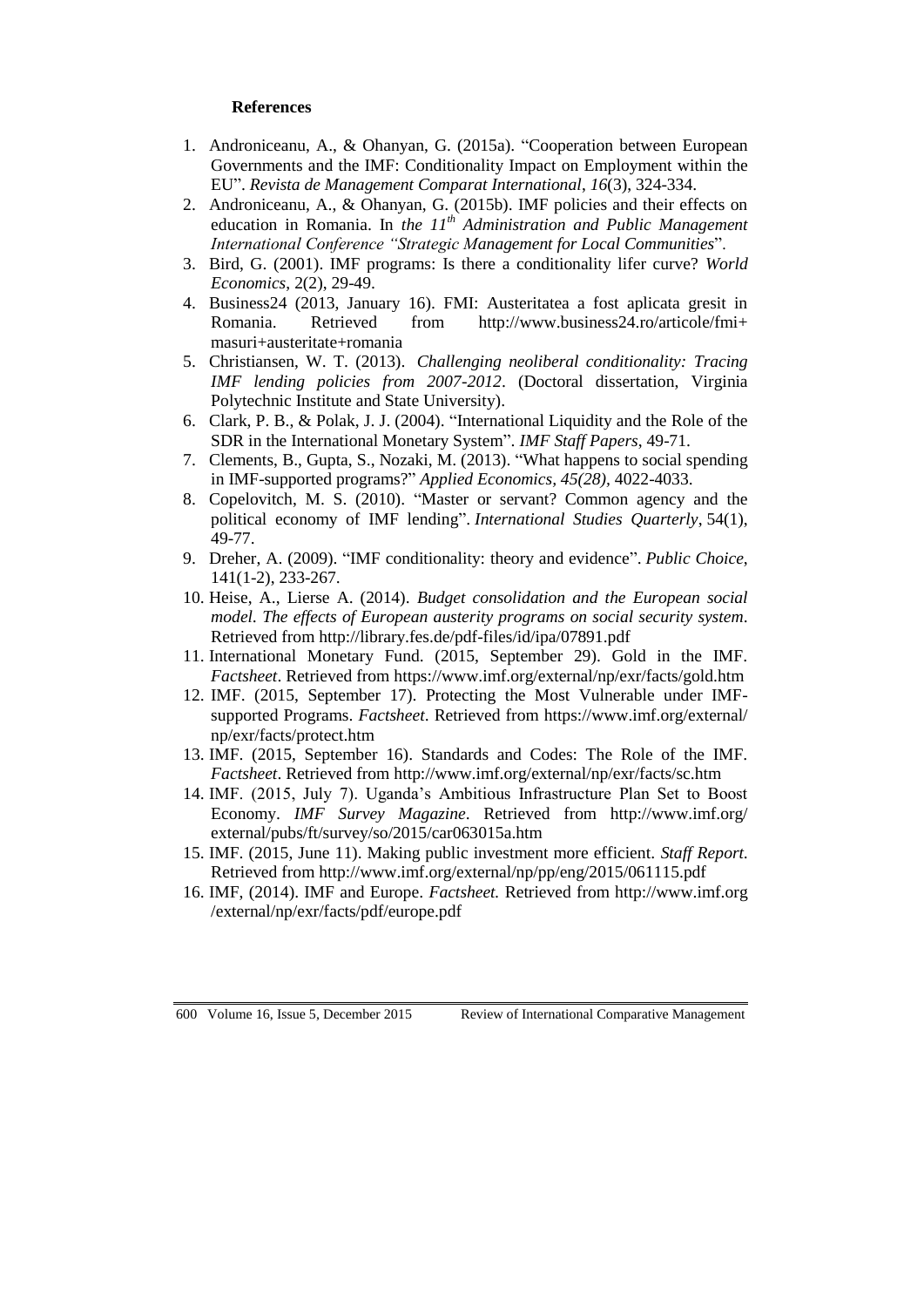- 17. IMF. (2011, September 14). Romania: Letter of Intent, and Technical Memorandum of Understanding. *Country report*. Retrieved from <http://www.imf.org/external/np/loi/2011/rou/091411.pdf>
- 18. IMF. (2009, September 10). Creating Policy Space-Responsive Design and Streamlined Conditionality in Recent Low-Income Country Programs. *Department Report*. Retrieved from [https://www.imf.org/external/np/pp/](https://www.imf.org/external/np/pp/eng/2009/091009A.pdf) [eng/2009/091009A.pdf](https://www.imf.org/external/np/pp/eng/2009/091009A.pdf)
- 19. IMF. (2008, January 3). Structural conditionality study IEO evaluates IMF loan conditions. *IMF Survey Online.* Retrieved from [https://www.imf.org](https://www.imf.org/external/pubs/ft/survey/so/2008/POL013A.htm) [/external/pubs/ft/survey/so/2008/POL013A.htm](https://www.imf.org/external/pubs/ft/survey/so/2008/POL013A.htm)
- 20. IMF MONA. (2016, January). *Arrangements, 2002-current full dataset: description*. Retrieved from [https://www.imf.org/external/np/pdr/mona/](https://www.imf.org/external/np/pdr/mona/Arrangements.aspx) [Arrangements.aspx](https://www.imf.org/external/np/pdr/mona/Arrangements.aspx)
- 21. Jeanne, O., Ostry, J., & Zettelmeyer, J. (2008). "A Theory of International Crisis Lending and IMF Conditionality". *CEPR Discussion Papers*. (No. 7022).
- 22. Kentikelenis, A., King, L., McKee, M., & Stuckler, D. (2015a). "The International Monetary Fund and the Ebola Outbreak". *The Lancet Global Health*, *3*(2), e69-e70.
- 23. Kentikelenis, A. E., Stubbs, T. H., & King, L. P. (2015b). "Structural adjustment and public spending on health: Evidence from IMF programs in low-income countries". *Social Science & Medicine*, *126*, 169-176.
- 24. Khan, M. S., & Sharma, S. (2003). "IMF conditionality and country ownership of adjustment programs". *The World Bank Research Observer*, *18*(2), 227-248.
- 25. Krugman, P. (2001). "Analytical afterthoughts on the Asian crisis". In *Economic Theory, Dynamics and Markets* (pp. 243-255). Springer US.
- 26. Lamdany, R. (2009). "Assessing the Effectiveness of IMF Structural Conditionality". *The Journal of Social Science,* 68(1), 133–148.
- 27. Lee, C. H. (2003). "To think own-self be true: IMF conditionality and erosion of economic sovereignty in the Asian financial crisis". *U. Pa. J. Int'l Econ. L.*, *24*, 875.
- 28. Morris, B. (1993, May 1). World shaker emerges at IMF: Michel Camdessus aims to achieve a stronger role for the bank in helping to rebuild economies in the East. *The Independent.* Retrieved from [http://www.independent.co.uk/](http://www.independent.co.uk/news/business/world-shaker-emerges-at-imf-michel-camdessus-aims-to-achieve-a-stronger-role-for-the-bank-in-helping-2320596.html) [news/business/world-shaker-emerges-at-imf-michel-camdessus-aims-to](http://www.independent.co.uk/news/business/world-shaker-emerges-at-imf-michel-camdessus-aims-to-achieve-a-stronger-role-for-the-bank-in-helping-2320596.html)[achieve-a-stronger-role-for-the-bank-in-helping-2320596.html](http://www.independent.co.uk/news/business/world-shaker-emerges-at-imf-michel-camdessus-aims-to-achieve-a-stronger-role-for-the-bank-in-helping-2320596.html)
- 29. Nooruddin, I., & Vreeland, J. R. (2010). "The Effect of IMF Programs on Public Wages and Salaries". *Global Governance, Poverty and Inequality*, 90.
- 30. Ooms, G., & Schrecker, T. (2005). "Expenditure ceilings, multilateral financial institutions, and the health of poor populations". *The Lancet*, *365*(9473), 1821-1823.
- 31. Przeworski, A., Vreeland, J.R. (2000). "The effect of IMF programs on economic growth". *Journal of development Economics*, 62(2), 385-421.

Review of International Comparative Management Volume 16, Issue 5, December 2015 601